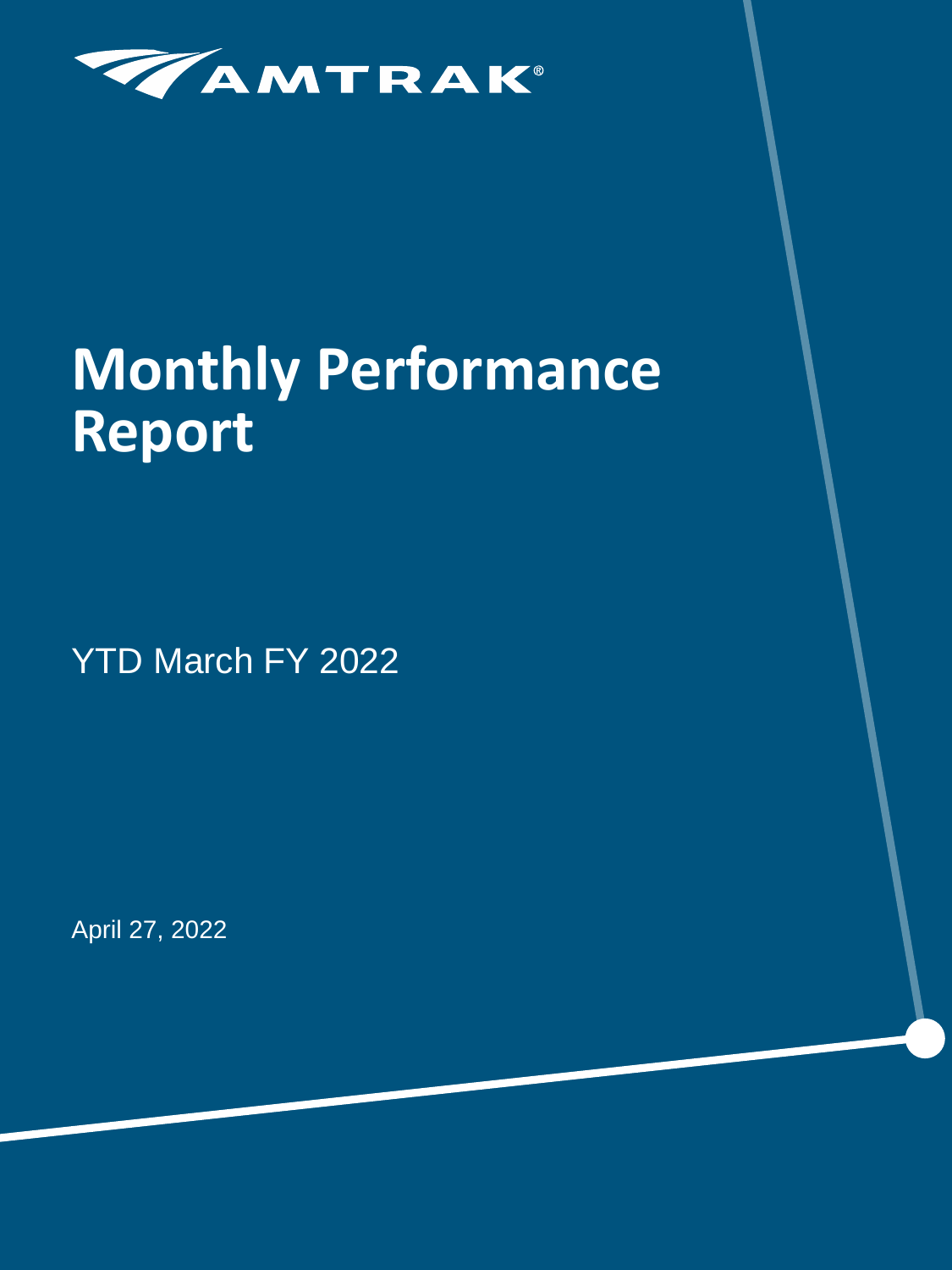# **Financial Summary**

**Operating:** Adjusted Operating Earnings of (**\$462.5MM)** through March FY22 are \$8.9MM favorable vs March Forecast and \$125.8MM favorable vs prior year. Total revenue is \$21.9MM favorable (driven by ticket revenue) and total expenses are (\$13.0MM) unfavorable vs March Forecast driven by higher All Other Expense, Salaries, and Casualty and Other Claims.

**Capital:** Capital spend of **\$967.1MM** for YTD FY22 is \$18.9MM higher vs March Forecast and an increase of \$198.8MM vs prior year. Higher spend vs March Forecast is mainly driven by Engineering and Gateway capital projects.





![](_page_1_Picture_5.jpeg)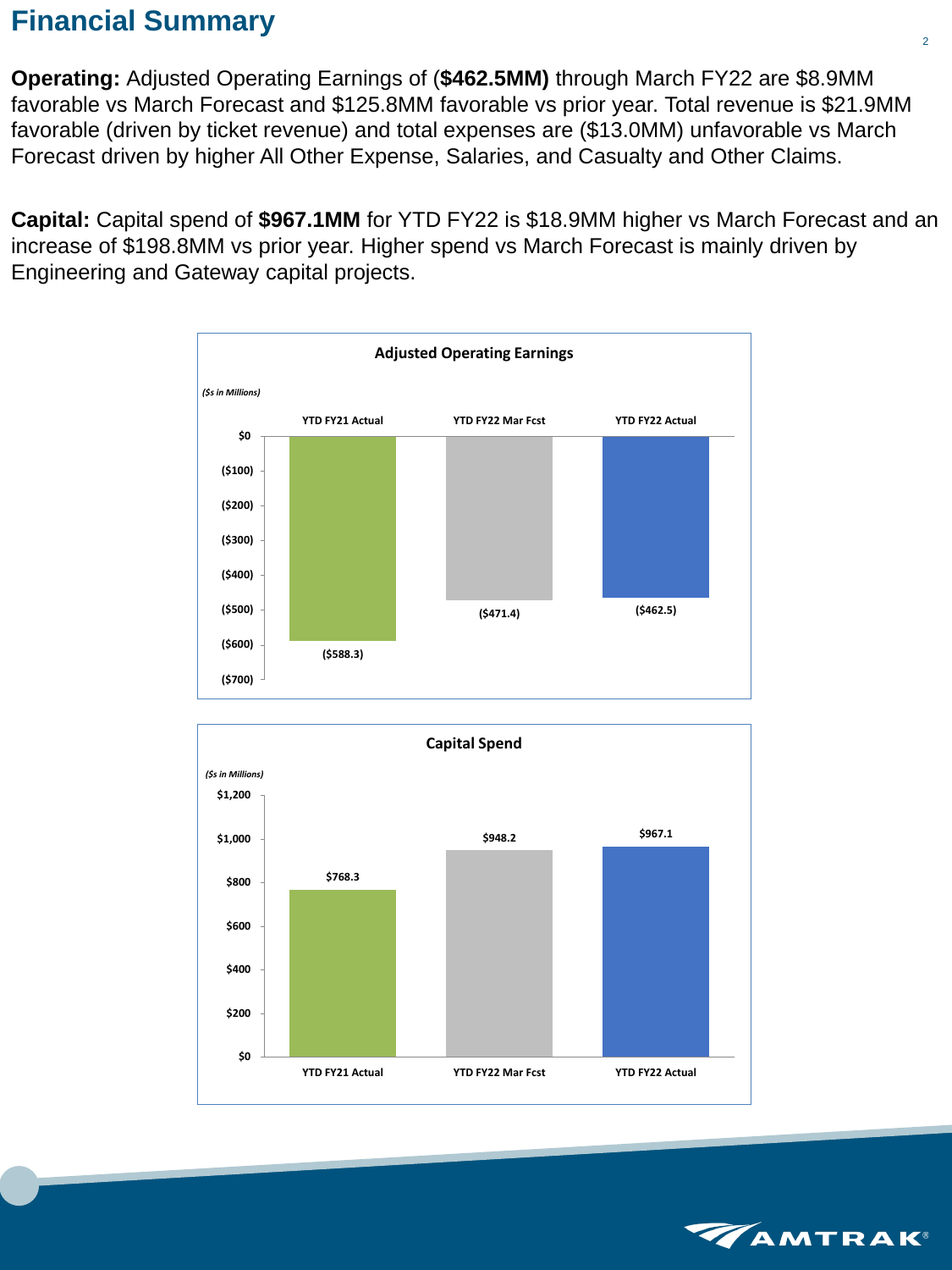# **Operating Results**

|                                           |    |                     | FY 2022 vs Prior Year |             | FY 2022 vs Mar Fcst |                     |                     |                              |       |  |
|-------------------------------------------|----|---------------------|-----------------------|-------------|---------------------|---------------------|---------------------|------------------------------|-------|--|
| (\$s in Millions)                         |    | <b>Prior Year</b>   | <b>Actual</b>         | Y/Y Growth  |                     | <b>Mar Fcst</b>     | <b>Actual</b>       | Fav/(Unfav) vs Mar Fcst<br>% |       |  |
|                                           |    | <b>YTD Mar FY21</b> | <b>YTD Mar FY22</b>   | Ś           | %                   | <b>YTD Mar FY22</b> | <b>YTD Mar FY22</b> |                              |       |  |
| Ticket Revenue (Adjusted)                 | \$ | 236.4               | \$<br>730.6           | \$<br>494.2 | 209%                | \$<br>710.5         | \$<br>730.6         | \$<br>20.1                   | 3%    |  |
| Food & Beverage                           |    | 5.5                 | 17.0                  | 11.5        | 211%                | 17.4                | 17.0                | (0.4)                        | (3%)  |  |
| <b>State Supported Train Revenue</b>      |    | 197.4               | 175.7                 | (21.6)      | (11%)               | 176.1               | 175.7               | (0.4)                        | (0%)  |  |
| <b>Subtotal Passenger Related Revenue</b> |    | 439.2               | 923.3                 | 484.0       | 110%                | 904.0               | 923.3               | 19.3                         | 2%    |  |
| Other Core Revenue                        |    | 143.3               | 158.9                 | 15.6        | 11%                 | 157.6               | 158.9               | 1.3                          | 1%    |  |
| Ancillary Revenue                         |    | 157.8               | 174.4                 | 16.6        | 11%                 | 173.1               | 174.4               | 1.3                          | 1%    |  |
| <b>Total Revenue</b>                      |    | 740.3               | 1,256.6               | 516.2       | 70%                 | 1,234.6             | 1,256.6             | 21.9                         | 2%    |  |
| Salaries                                  |    | 161.9               | 202.8                 | 41.0        | 25%                 | 197.7               | 202.8               | (5.1)                        | (3%)  |  |
| Wages & Overtime                          |    | 477.9               | 569.8                 | 91.9        | 19%                 | 570.1               | 569.8               | 0.4                          | 0%    |  |
| <b>Employee Benefits</b>                  |    | 209.9               | 292.7                 | 82.7        | 39%                 | 291.5               | 292.7               | (1.2)                        | (0%)  |  |
| <b>Employee Related</b>                   |    | 9.4                 | 15.5                  | 6.1         | 65%                 | 16.0                | 15.5                | 0.5                          | 3%    |  |
| Salaries, Wages & Benefits                |    | 859.1               | 1,080.8               | 221.6       | 26%                 | 1,075.3             | 1,080.8             | (5.5)                        | (1%)  |  |
| <b>Train Operations</b>                   |    | 101.6               | 142.1                 | 40.6        | 40%                 | 142.0               | 142.1               | (0.2)                        | (0%)  |  |
| Fuel, Power & Utilities                   |    | 83.5                | 129.0                 | 45.5        | 55%                 | 129.1               | 129.0               | 0.1                          | 0%    |  |
| Materials                                 |    | 48.3                | 70.4                  | 22.1        | 46%                 | 70.9                | 70.4                | 0.5                          | 1%    |  |
| Facility, Communication & Office          |    | 80.9                | 94.0                  | 13.1        | 16%                 | 94.4                | 94.0                | 0.4                          | 0%    |  |
| Advertising and Sales                     |    | 17.0                | 37.0                  | 20.0        | 118%                | 36.7                | 37.0                | (0.2)                        | (1%)  |  |
| Casualty and Other Claims                 |    | 28.9                | 31.2                  | 2.3         | 8%                  | 27.2                | 31.2                | (4.0)                        | (15%) |  |
| Professional Fees & Data Processing       |    | 91.7                | 96.3                  | 4.6         | 5%                  | 98.1                | 96.3                | 1.9                          | 2%    |  |
| All Other Expense                         |    | 92.2                | 123.3                 | 31.1        | 34%                 | 113.2               | 123.3               | (10.1)                       | (9%)  |  |
| Transfer to Capital & Ancillary           |    | (74.4)              | (85.0)                | (10.6)      | (14%)               | (81.0)              | (85.0)              | 4.0                          | 5%    |  |
| <b>Total Expense</b>                      |    | 1,328.6             | 1,719.1               | 390.4       | 29%                 | 1,706.1             | 1,719.1             | (13.0)                       | (1%)  |  |
| <b>Adjusted Operating Earnings</b>        | \$ | (588.3)             | \$<br>(462.5)         | \$<br>125.8 | 21%                 | (471.4)<br>\$       | (462.5)<br>\$       | \$<br>8.9                    | 2%    |  |
| <b>OPEB's and Pension</b>                 |    | 17.7                | 15.4                  | (2.3)       | (13%)               | 16.6                | 15.4                | (1.2)                        | (7%)  |  |
| Project Related Revenue & Expense         |    | (59.3)              | (75.2)                | (15.9)      | (27%)               | (67.4)              | (75.2)              | (7.8)                        | (12%) |  |
| Depreciation                              |    | (477.9)             | (452.6)               | 25.3        | 5%                  | (458.2)             | (452.6)             | 5.5                          | 1%    |  |
| Office of Inspector General               |    | (11.3)              | (12.4)                | (1.0)       | (9%)                | (11.9)              | (12.4)              | (0.4)                        | (4%)  |  |
| <b>State Capital Payment Amortization</b> |    | 68.3                | 71.9                  | 3.6         | 5%                  | 70.5                | 71.9                | 1.4                          | 2%    |  |
| Non-Operating Inc/(Exp)                   |    | (11.4)              | (15.2)                | (3.8)       | (33%)               | (12.5)              | (15.2)              | (2.7)                        | (21%) |  |
| Net Income/(Loss)                         | \$ | (1,062.2)           | \$<br>(930.6)         | \$<br>131.6 | 12%                 | \$<br>(934.4)       | \$<br>(930.6)       | \$<br>3.8                    | 0%    |  |

**Revenues:** Total revenue of **\$1,256.6MM** through March FY22 is \$21.9MM favorable vs March Forecast and an increase of \$516.2MM vs prior year. YOY variance is mainly driven by higher passenger related revenue due to the recovery from the COVID-19 pandemic.

**Expenses:** Total expenses of **\$1,719.1MM** through March FY22 are (\$13.0MM) unfavorable vs March Forecast. The increase of \$390.4MM vs prior year is mainly driven by higher expenses in Salaries, Wages & Benefits, Fuel, Power & Utilities, and Train Operations.

**Note:** Adjusted Operating Earnings is defined as GAAP Net Loss excluding: (1) certain non-cash items (depreciation, income tax expense, non-cash portion of pension and other post retirement employment benefits, and state capital payment amortization); and (2) GAAP income statement items reported with capital or debt results or other grants (project related revenue/costs reported with capital results, expense related to Inspector General's office, and interest expense, net).

![](_page_2_Picture_6.jpeg)

**Note:** Amtrak reports Adjusted Operating Earnings as the key financial measure to evaluate results, Net Income/(Loss) will continue to be reported for reference. Adjusted Operating earnings represents Amtrak's cash funding needs and is a reasonable proxy for Federal Operating Support needed in line with the appropriation. Route level results (reported on page 8) reflect the change to Adjusted Operating Earnings, in line with consolidated financials.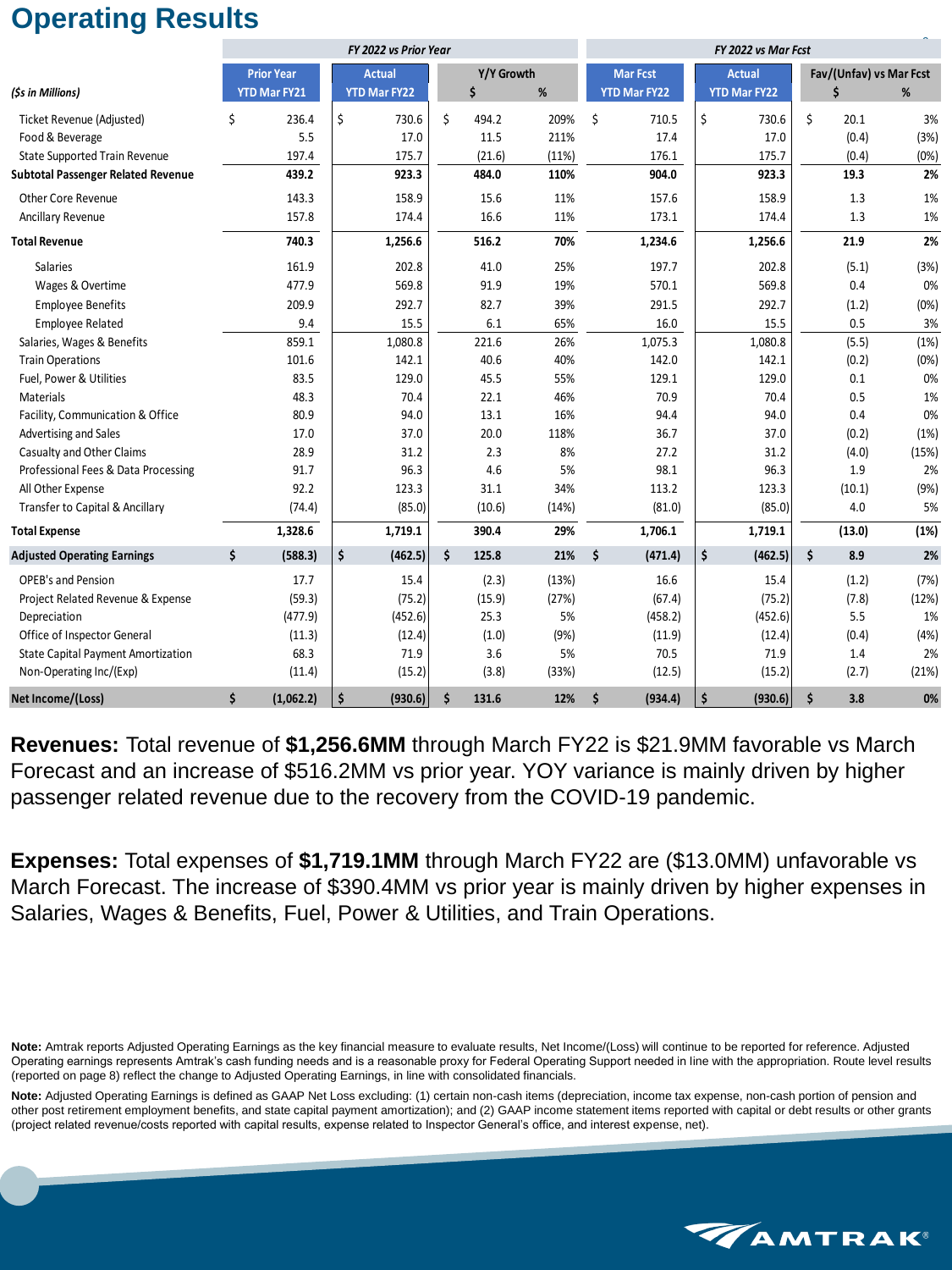# **Capital Results**

|                                    |                     | <b>FY2022 vs Prior Year</b> |              |       | FY 2022 vs Mar Fcst |                     |                                 |       |  |  |  |
|------------------------------------|---------------------|-----------------------------|--------------|-------|---------------------|---------------------|---------------------------------|-------|--|--|--|
|                                    |                     |                             |              |       |                     |                     |                                 |       |  |  |  |
| (\$s in Millions)                  | <b>Actual</b>       | <b>Actual</b>               | Y/Y Growth   |       | <b>Mar Fcst</b>     | <b>Actual</b>       | <b>Over/(Under) vs Mar Fcst</b> |       |  |  |  |
|                                    | <b>YTD Mar FY21</b> | <b>YTD Mar FY22</b>         | \$           | %     | <b>YTD Mar FY22</b> | <b>YTD Mar FY22</b> | \$                              | %     |  |  |  |
| Engineering                        | \$<br>294.7         | \$<br>267.5                 | \$<br>(27.2) | (9%)  | \$<br>261.8         | \$<br>267.5         | \$<br>5.6                       | 2%    |  |  |  |
| Mechanical                         | 135.6               | 140.8                       | 5.1          | 4%    | 139.5               | 140.8               | 1.3                             | 1%    |  |  |  |
| Operations                         | 4.3                 | 11.1                        | 6.8          | 157%  | 10.4                | 11.1                | 0.7                             | 6%    |  |  |  |
| <b>Total Operations</b>            | 434.6               | 419.3                       | (15.3)       | (4%)  | 411.7               | 419.3               | 7.6                             | 2%    |  |  |  |
| IT                                 | 42.9                | 51.0                        | 8.1          | 19%   | 59.7                | 51.0                | (8.7)                           | (15%) |  |  |  |
| <b>Commerical &amp; Marketing</b>  | 0.3                 | 0.1                         | (0.2)        | (53%) | 0.1                 | 0.1                 | $\overline{\phantom{0}}$        | 0%    |  |  |  |
| <b>ADA</b>                         | 51.4                | 42.3                        | (9.2)        | (18%) | 42.5                | 42.3                | (0.2)                           | (1%)  |  |  |  |
| Real Estate, Stations & Facilities | 54.6                | 66.2                        | 11.6         | 21%   | 65.7                | 66.2                | 0.5                             | 1%    |  |  |  |
| APD & Emergency Management         | 1.4                 | 5.2                         | 3.7          | 262%  | 5.3                 | 5.2                 | (0.1)                           | (2%)  |  |  |  |
| Safety                             | 0.9                 | 2.8                         | 1.9          | 224%  | 3.1                 | 2.8                 | (0.3)                           | (9%)  |  |  |  |
| Enviromental                       | 4.5                 | 4.2                         | (0.3)        | (6%)  | 4.3                 | 4.2                 | (0.1)                           | (2%)  |  |  |  |
| Procurement                        | 1.1                 | 1.0                         | (0.1)        | (5%)  | 1.5                 | 1.0                 | (0.4)                           | (30%) |  |  |  |
| New Acela                          | 119.5               | 115.8                       | (3.7)        | (3%)  | 119.8               | 115.8               | (4.0)                           | (3%)  |  |  |  |
| Gateway                            | 9.7                 | 39.7                        | 30.0         | 309%  | 18.2                | 39.7                | 21.5                            | 118%  |  |  |  |
| Planning & Strategy                | 49.3                | 49.2                        | (0.1)        | (0%)  | 49.1                | 49.2                | 0.1                             | 0%    |  |  |  |
| <b>B&amp;P Tunnel</b>              | 1.4                 | 17.6                        | 16.2         | N/A   | 18.5                | 17.6                | (0.9)                           | (5%)  |  |  |  |
| <b>Intercity Trainsets</b>         | 0.1                 | 147.3                       | 147.2        | N/A   | 147.4               | 147.3               | (0.2)                           | (0%)  |  |  |  |
| Other, OVHD Adjustment             | (3.3)               | 5.3                         | 8.7          | 259%  | 1.3                 | 5.3                 | 4.1                             | 326%  |  |  |  |
| <b>Total Capital Spend</b>         | \$<br>768.3         | \$<br>967.1                 | 198.8<br>\$  | 26%   | \$<br>948.2         | 967.1<br>\$         | \$<br>18.9                      | 2%    |  |  |  |

**FY22 vs. March Forecast**: YTD FY22 capital spend of \$967.1MM is \$18.9MM or 2% higher vs March Forecast driven by higher spend in Engineering and Gateway capital projects. This is partially offset by lower IT and New Acela capital spend.

**FY22 vs. Prior Year:** YTD FY22 capital spend is \$198.8MM or 26% higher than prior year primarily driven by higher spend in Intercity Trainsets, Gateway, B&P Tunnel, and Real Estate, Stations & Facilities capital projects. This is partially offset by a decrease Engineering, and ADA capital spend.

![](_page_3_Picture_4.jpeg)

4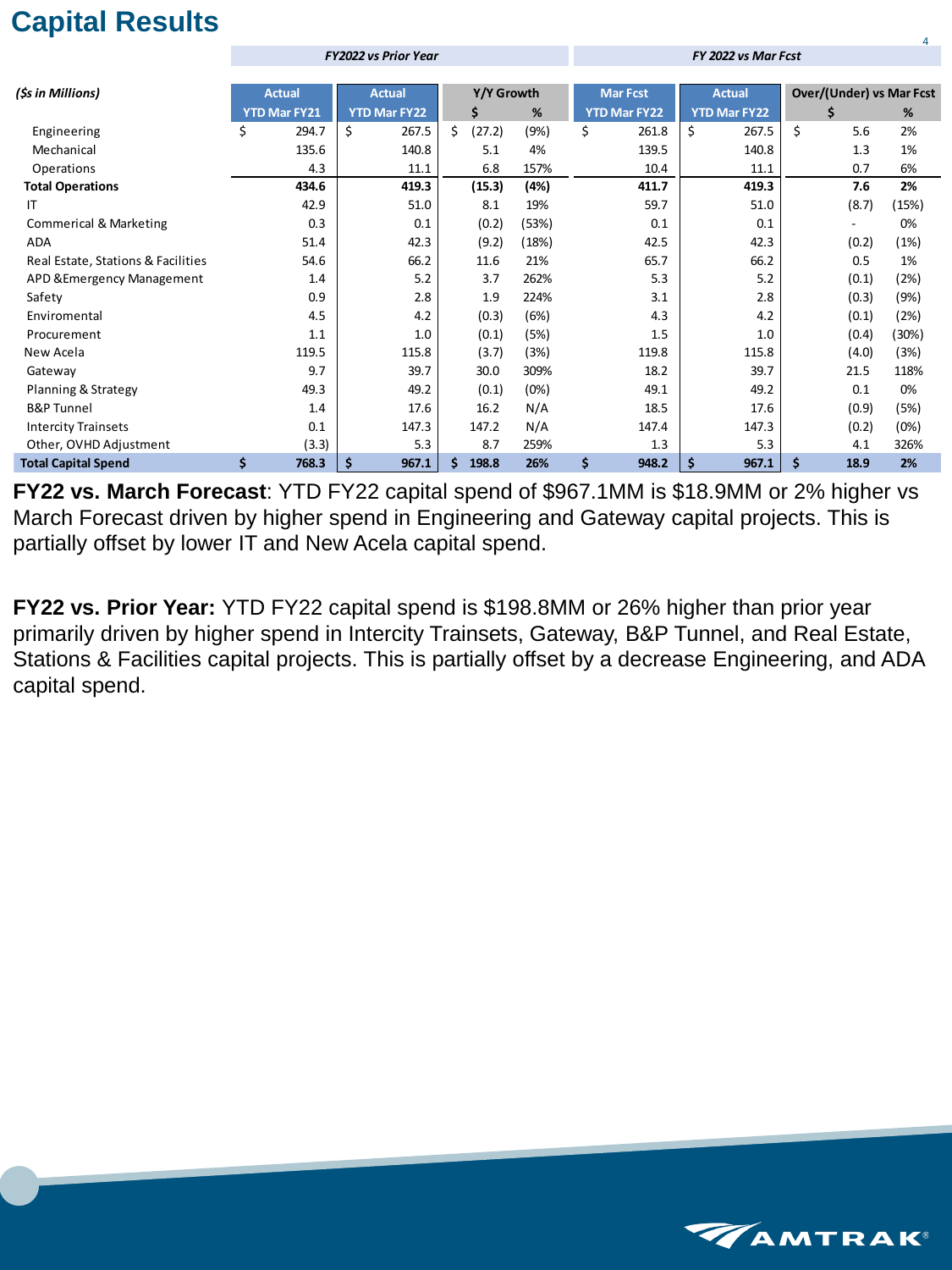## **Key Performance Indicators**

|                                          | <b>Prior Year</b>   | Plan                | <b>Actual</b>       | Fav/(Unfav) vs Plan |       | Y/Y Growth |      |  |
|------------------------------------------|---------------------|---------------------|---------------------|---------------------|-------|------------|------|--|
|                                          | <b>YTD Mar FY21</b> | <b>YTD Mar FY22</b> | <b>YTD Mar FY22</b> | #                   | %     | #          | %    |  |
| <b>Key Performance Indicators</b>        |                     |                     |                     |                     |       |            |      |  |
| Ridership (in thousands):                |                     |                     |                     |                     |       |            |      |  |
| Northeast Corridor                       | 1,146               | 4,054               | 3,790               | (264)               | (7%)  | 2,645      | 231% |  |
| <b>State Supported</b>                   | 1,679               | 4,893               | 4,309               | (584)               | (12%) | 2,630      | 157% |  |
| Long Distance                            | 691                 | 1,602               | 1,583               | (18)                | (1%)  | 892        | 129% |  |
| <b>Total Ridership</b>                   | 3,516               | 10,549              | 9,683               | (867)               | (8%)  | 6,167      | 175% |  |
|                                          |                     |                     |                     |                     |       |            |      |  |
| RASM (in cents)                          | 13.00               | 16.39               | 19.12               | 2.73                | 17%   | 6          | 47%  |  |
| CASM (in cents)                          | 27.56               | 23.17               | 27.12               | (3.96)              | (17%) | (0)        | (2%) |  |
| Cost Recovery Ratio (NTS)                | 47.2%               | 70.8%               | 70.5%               | $(0.3)$ pp          |       | $23.3$ pp  |      |  |
| <b>Customer Satisfaction Index (CSI)</b> | 84.3%               | 81.3%               | 81.6%               | $0.3$ pp            |       | $(2.7)$ pp |      |  |
| <b>Other Indicators (in millions)</b>    |                     |                     |                     |                     |       |            |      |  |
| <b>Seat Miles</b>                        | 3,559.8             | 5,853.3             | 5,008.2             | (845.0)             | (14%) | 1,448      | 41%  |  |
| Passenger Miles                          | 832.7               | 2,143.8             | 2,040.9             | (102.9)             | (5%)  | 1,208      | 145% |  |
| <b>Train Miles</b>                       | 10.6                | 18.1                | 16.2                | (1.9)               | (11%) | 6          | 52%  |  |

![](_page_4_Figure_2.jpeg)

**Ridership:** Ridership of **9.7MM** for FY22 is **(0.9MM)** lower than Plan mainly driven by lower ridership on NEC and state supported routes, and **6.2MM** higher vs prior year driven by higher ridership across all service lines due to the recovery from the COVID-19 pandemic.

**Note:** Key Performance Indicators and Other Indicators are representative of National Train Service (NTS) (NEC, State Supported, and Long Distance) results RASM is defined as NTS (NEC, State Supported, and Long Distance) operating revenue divided by seat miles. CASM is defined as NTS (NEC, State Supported, and Long Distance) operating expenses divided by seat miles. Cost Recovery Ratio is defined as NTS (NEC, state supported, long distance) operating revenue divided by operating expenses

![](_page_4_Picture_6.jpeg)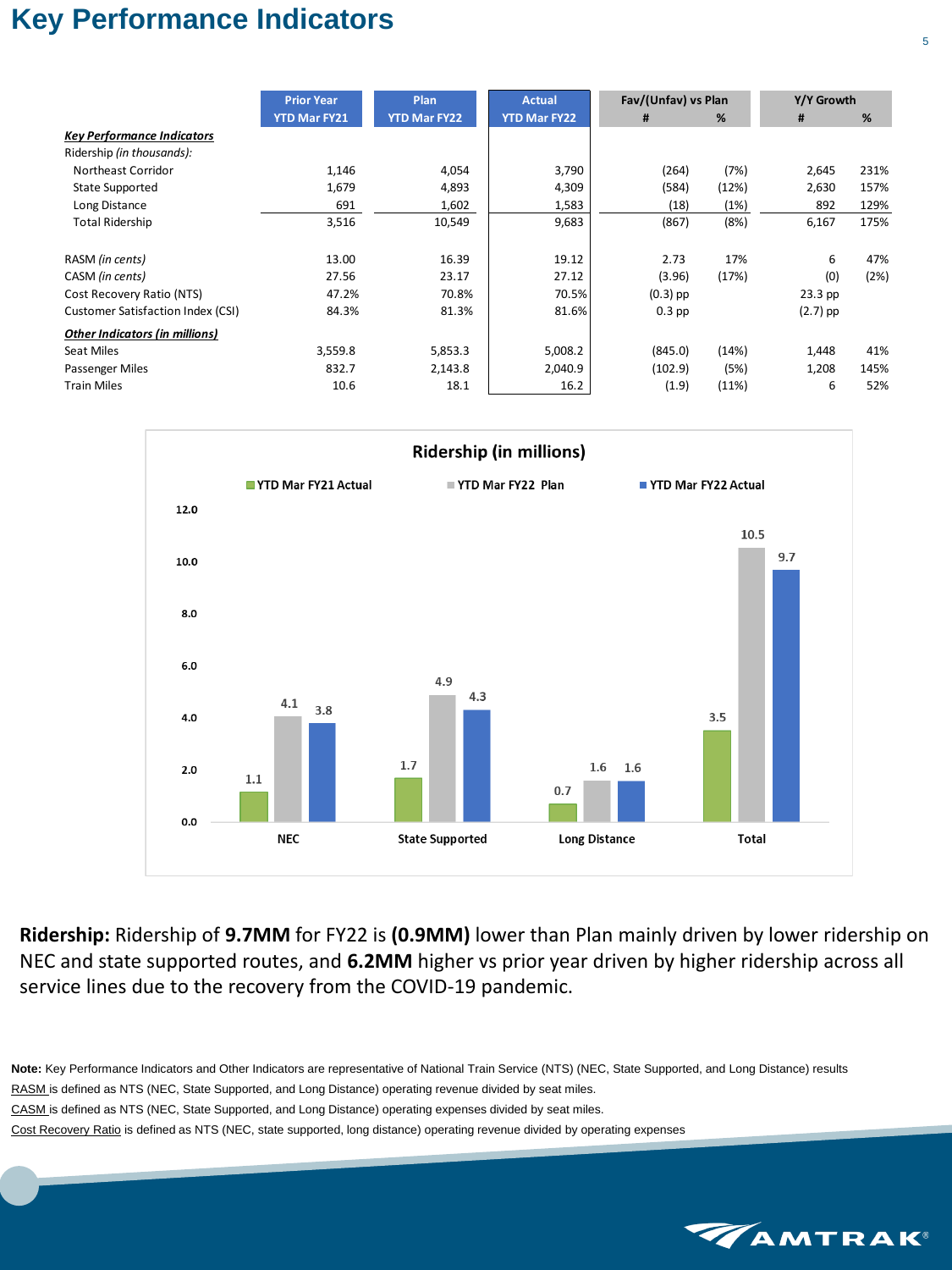### **Sources and Uses Account (Level 1)**

| <b>YTD Mar FY22</b>                                                                                 | <b>Northeast</b><br>Corridor<br><b>Account</b> | <b>National</b><br><b>Network</b><br><b>Account</b> | <u>Total</u>                       |
|-----------------------------------------------------------------------------------------------------|------------------------------------------------|-----------------------------------------------------|------------------------------------|
| <b>Financial Sources</b>                                                                            |                                                |                                                     |                                    |
| <b>Operating Sources (A)</b>                                                                        | 613,473                                        | 643,099                                             | 1,256,572                          |
| <b>Capital Sources</b>                                                                              | 175,979                                        | 70,749                                              | 246,728                            |
| <b>Federal Grants to Amtrak</b>                                                                     | 352,953                                        | 573,350                                             | 926,303                            |
| <b>Total Operating and Capital Sources</b>                                                          | 1,142,405                                      | 1,287,198                                           | 2,429,603                          |
|                                                                                                     |                                                |                                                     |                                    |
| <b>Financial Uses (Operating):</b><br><b>Operating Uses (B)</b>                                     | 699,165                                        | 1,019,909                                           | 1,719,074                          |
|                                                                                                     |                                                |                                                     |                                    |
| <b>Operating Surplus/Deficit (A-B)</b><br>(Operating Sources - Operating Uses)                      | (85, 691)                                      | (376, 810)                                          | (462, 502)                         |
|                                                                                                     |                                                |                                                     |                                    |
| <b>Financial Uses (Debt Service Payments):</b>                                                      |                                                |                                                     |                                    |
| <b>Debt Service Payments</b>                                                                        |                                                |                                                     |                                    |
| <b>Available for Capital Uses</b>                                                                   |                                                |                                                     |                                    |
| (Operating Surplus/Deficit - Debt Service Payments + Capital<br>Sources + Federal Grants to Amtrak) | 443,241                                        | 267,289                                             | 710,529                            |
|                                                                                                     |                                                |                                                     |                                    |
| <b>Financial Uses (Capital):</b>                                                                    |                                                |                                                     |                                    |
| <b>Capital Expenditures</b>                                                                         | 562,244                                        | 404,872                                             | 967,116                            |
| Legacy Debt and RRIF Repayments                                                                     | 34,902                                         | 1,037                                               | 35,939                             |
| <b>Remaining Carryover Balance</b>                                                                  | \$<br>(153, 906)                               | $\boldsymbol{\zeta}$<br>(138, 620)                  | $\boldsymbol{\zeta}$<br>(292, 526) |
|                                                                                                     |                                                |                                                     |                                    |
| <b>Transfers</b>                                                                                    |                                                |                                                     |                                    |

**Federal funding includes CARES Act, ECRA and ARPA Funding**

FY22 net change in cash flows is (\$0.293MM) for Consolidated Amtrak, (\$0.154MM) for NEC and (\$0.139MM) for National Network.

![](_page_5_Picture_4.jpeg)